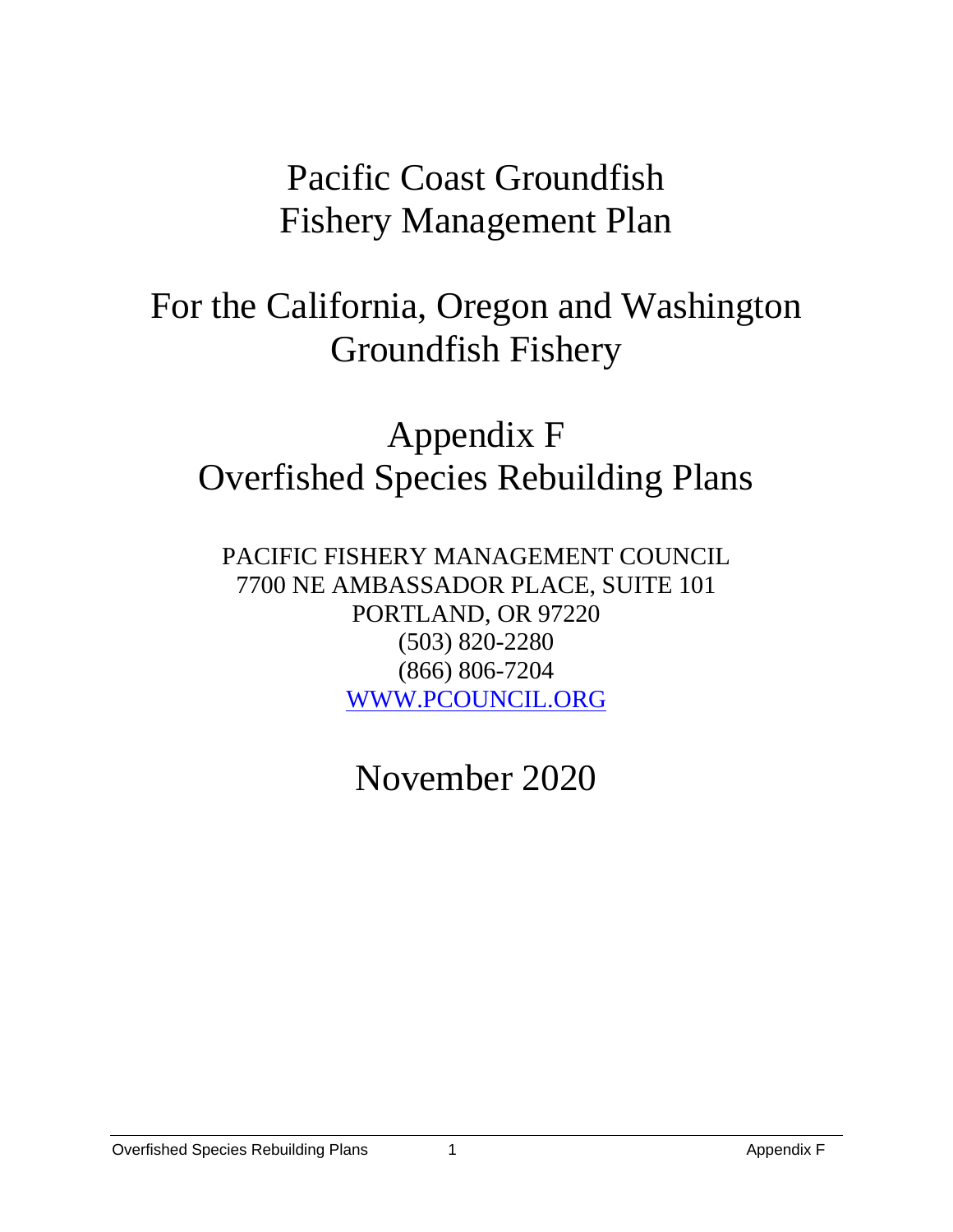### **1.1 Introduction**

This appendix provides the rebuilding plans for the overfished species managed through the Pacific Coast Groundfish Fishery Management Plan consistent with Section 4.6 (Ending Overfishing and Rebuilding). This appendix contains 3 sections: 1) current rebuilding plans, including the rebuilding strategy and parameters and management measures used to limit the catch of each species; 2) a summary of past rebuilding plan parameters; and 3) a summary of the status of each stock at the time it was declared overfished as well as a detailed description of the rebuilding strategy and the communities affected by rebuilding restrictions for each species.

As described in Section 4.6.3.4, if the numerical specification of the harvest control rule or target year for a given overfished species is changed, the new  $T_{\text{TARGE}}$  and the harvest control rule (type and numerical value) will be published in Federal groundfish regulations and revised in Section [1.2.1](#page-1-0) of this appendix. In addition, subsequent SAFE documents or NEPA documents analyzing new harvest specifications and rebuilding plans may include updated values for the parameters listed in Section 4.6.3.3 and [Table F-1](#page-1-1) in this appendix.

Through each biennial specifications and management measures process the Council may consider changes to rebuilding plans as necessary to respond to the best scientific information available. Any revisions to the rebuilding periods must be consistent with the MSA; rebuilding time periods must be as short as possible, taking into account the status and biology of the depleted species, the socioeconomic needs of west coast fishing communities, and the interaction of the depleted stocks within the marine ecosystem.

Rebuilding plans were first addressed in this FMP through the implementation of Amendment 12 which established a framework for rebuilding plans. Amendment 16-1 was also implemented to address frameworking issues with rebuilding plans and Amendments 16-2 through 16-5 implemented the first rebuilding plans for overfished species.

# **1.2 Overfished Species Rebuilding Plans**

## <span id="page-1-0"></span>*1.2.1 Current Rebuilding Plan Parameters and ACLs*

It is likely that over time the parameters listed in this section will change. Consistent with the specifications developed through the Council's biennial specifications and management measures process, the rebuilding parameters and ACLs in this section would be updated following final implementation by NMFS, usually through the publication of a final rule in the *Federal Register*. Further detail on ACLs can be found in the EA for 2019-2020 Harvest Specifications and Management Measures on the Council's website at [http://www.pcouncil.org/,](http://www.pcouncil.org/) as well as the 2018 Stock Assessment and Fishery Evaluation document at [https://www.pcouncil.org/wp-content/uploads/2019/01/SAFE\\_Nov2018\\_Final.pdf.](https://www.pcouncil.org/wp-content/uploads/2019/01/SAFE_Nov2018_Final.pdf)

| <b>Species</b> | $\mathbf{B}_0$  | $B_{MSY}$     | T <sub>MIN</sub> | $T_{F=0}$ | <b>TTARGET</b> | 2021<br><b>Annual</b><br>Catch<br>Limit<br>(ACL) | <b>Harvest</b><br><b>Control Rule</b><br><b>Specification</b> |
|----------------|-----------------|---------------|------------------|-----------|----------------|--------------------------------------------------|---------------------------------------------------------------|
| Yelloweye      | 1,139<br>M eggs | 508<br>M eggs | 2026             | 2026      | 2029           | 50 <sub>mt</sub>                                 | SPR 65%                                                       |

<span id="page-1-1"></span>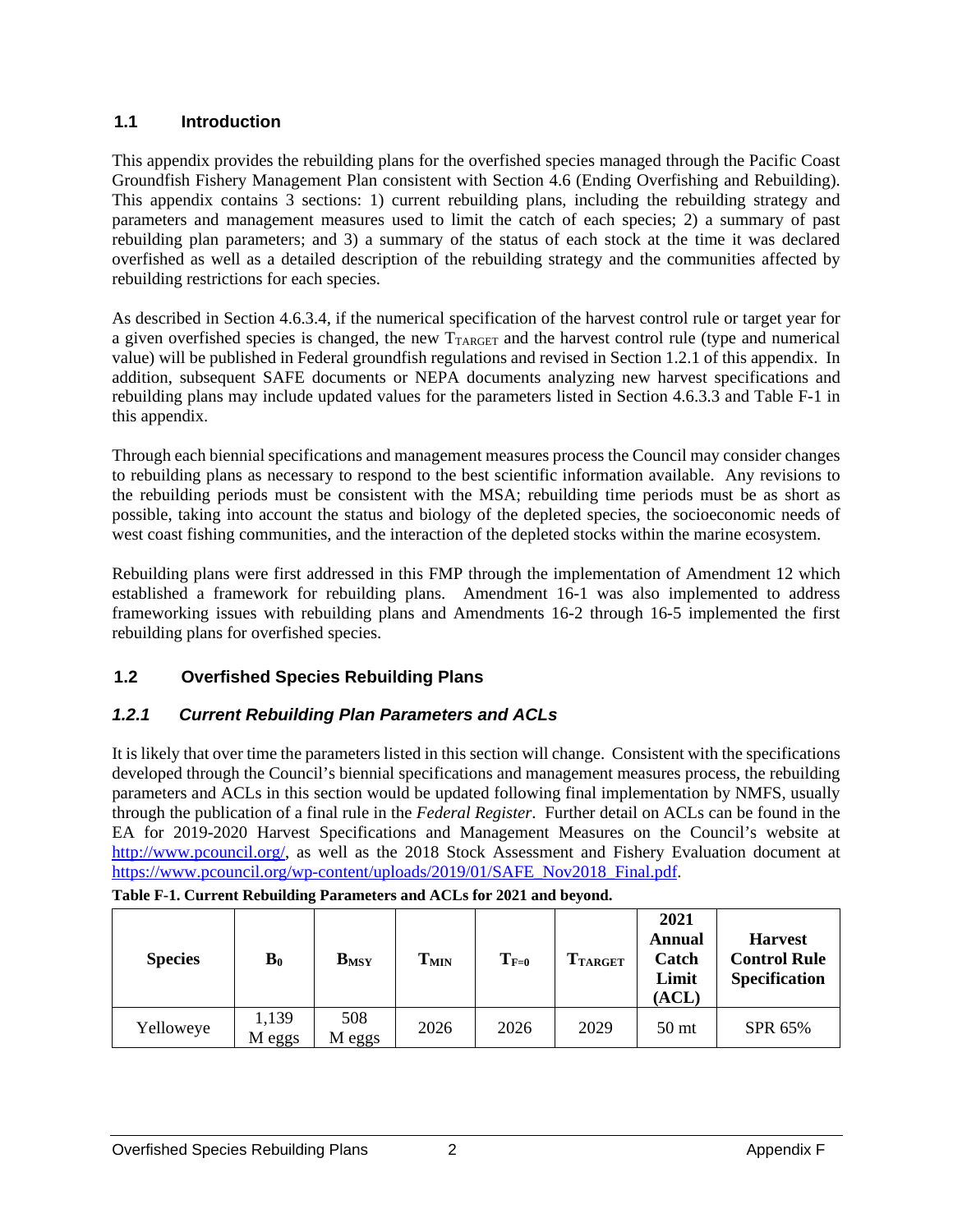## *1.2.2 Rebuilding Strategy*

This section describes the rebuilding strategy for each species and the management measures used to attain rebuilding.

#### 1.2.2.1 Bocaccio South of 40°10' N latitude

Bocaccio south of 40°10' N lat. was declared successfully rebuilt in 2017 based on a 2017 assessment [\(He](#page-9-0)  [and Field 2018\)](#page-9-0) which indicated the stock was above the  $B_{40\%}$  B<sub>MSY</sub> threshold with a depletion of 48.6% at the start of 2017.

#### 1.2.2.2 Canary Rockfish

Canary rockfish was declared successfully rebuilt in 2016 based on a 2015 assessment [\(Thorson and Wetzel](#page-9-1) [2015\)](#page-9-1) which indicated the stock was above the  $B_{40\%}$   $B_{MSY}$  threshold with a depletion of 55.5% at the start of 2015.

#### 1.2.2.3 Cowcod South of 40°10' N latitude

Cowcod south of 40°10' N lat. was declared successfully rebuilt in 2019 based on a 2019 assessment (Dick and He 2019) which indicated the stock was above the  $B_{40\%}$  B<sub>MSY</sub> threshold with a depletion of 57% at the start of 2019.

#### 1.2.2.4 Darkblotched Rockfish

Darkblotched rockfish was declared successfully rebuilt in 2017 based on a 2017 assessment [\(Wallace and](#page-9-2)  [Gertseva 2018\)](#page-9-2) which indicated the stock was above the  $B_{40\%}$  B<sub>MSY</sub> threshold with a depletion of 40.03% at the start of 2017.

#### 1.2.2.5 Lingcod

The west coast lingcod stock was declared successfully rebuilt in 2005 after the 2005 assessment indicated the stock's spawning biomass was above the B<sub>40%</sub> B<sub>MSY</sub> threshold with a depletion of 64 percent of unfished biomass  $(B_{64\%})$ .

#### 1.2.2.6 Pacific Ocean Perch (POP)

Pacific ocean perch was declared successfully rebuilt in 2017 based on a 2017 assessment [\(Wetzel](#page-9-3)*, et al.* [2017\)](#page-9-3) which indicated the stock was above the  $B_{40\%}$   $B_{MSY}$  threshold with a depletion of 76.6% at the start of 2017.

#### 1.2.2.7 Petrale Sole

Petrale sole was declared successfully rebuilt in 2016 based on a 2015 update assessment [\(Stawitz](#page-9-4)*, et al.* [2015\)](#page-9-4), which indicated the coastwide petrale sole stock was successfully rebuilt with a depletion of 31% at the start of 2015.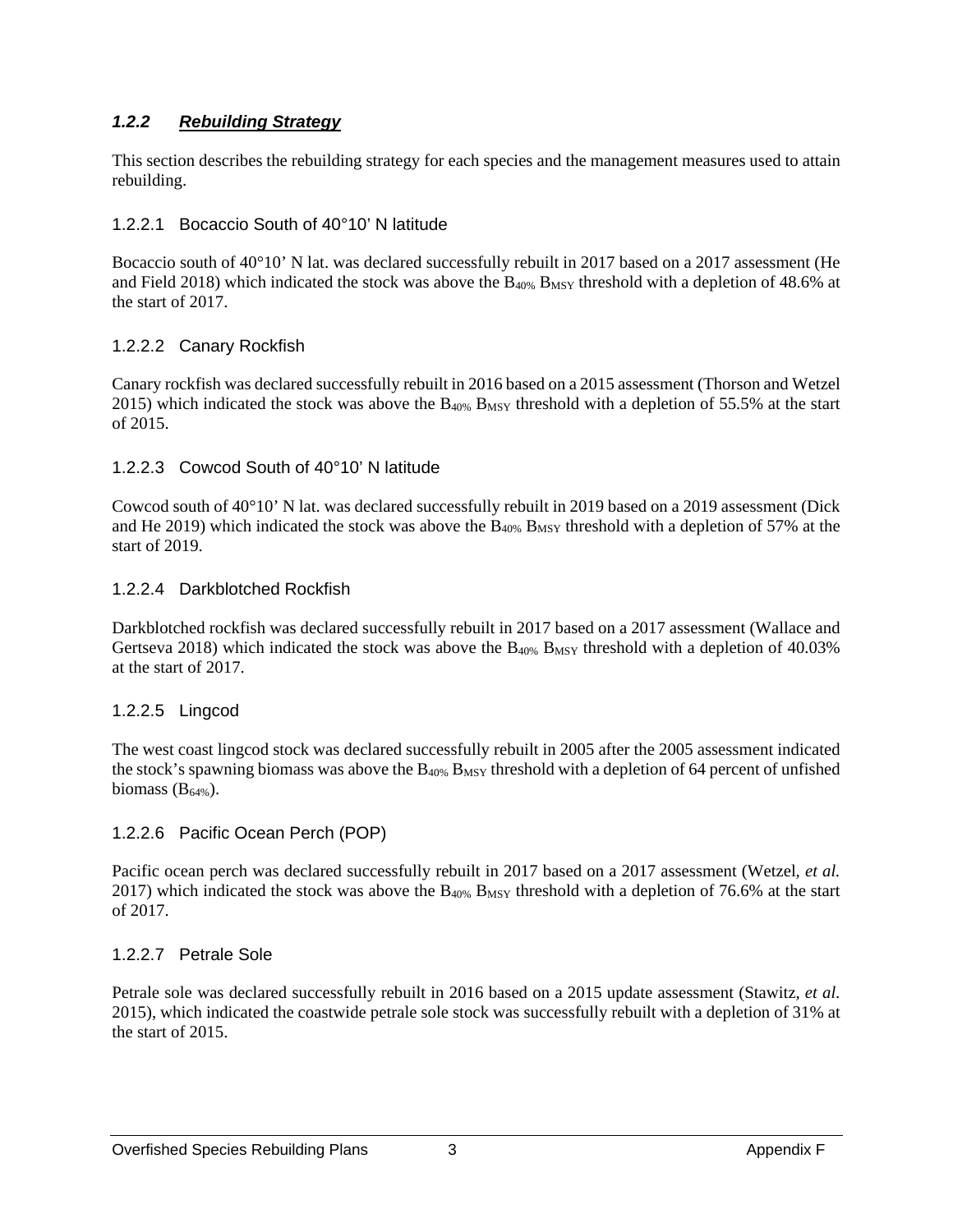### 1.2.2.8 Widow Rockfish

The west coast widow rockfish stock was declared successfully rebuilt in 2011 after the 2011 assessment indicated the stock's spawning biomass was above the  $B_{40\%}$   $B_{MSY}$  threshold with a depletion of 51 percent of unfished biomass  $(B_{51\%})$ .

### 1.2.2.9 Yelloweye Rockfish

The rebuilding strategy for yelloweye rockfish is a constant SPR harvest rate. A new yelloweye rebuilding plan was adopted in 2018 based on a new assessment [\(Gertseva and Cope 2017b\)](#page-9-5) and rebuilding analysis [\(Gertseva and Cope 2017a\)](#page-9-6) indicating stock rebuilding was proceeding faster than expected. The new target year top rebuild is 2029 and the rebuilding harvest control rule is a constant SPR harvest rate of 65 percent [\(Table F-1\)](#page-1-1). Management measures used to limit the catch of yelloweye rockfish, such that projected impacts to the stock attain rebuilding objectives, include depth-based closed areas where bycatch of overfished species is most likely to occur, based on information retrieved from logbooks, the at-sea observer program, surveys, and other sources. The boundaries vary by season and fishery sector, and may be modified in response to new information about the geographic and seasonal distribution of bycatch.

Yelloweye rockfish impacts in commercial fisheries are managed by implementation of gear- and sectorspecific GCAs. Also, trawl IFQ allocations and accumulation limits are structured to minimize the incidental bycatch of yelloweye rockfish in the groundfish bottom trawl fishery.

In addition to the more general measures described above, which are intended to reduce bycatch of all overfished species, several Yelloweye Rockfish Conservation Areas (YRCAs) are in place that prevent recreational groundfish and halibut anglers from targeting this species in areas where they are concentrated. Recreational bag and size limits are also used to manage total yelloweye rockfish fishing mortality.

Given the particular life history characteristics of yelloweye rockfish, the Council will continue to use a species-specific area closure or closures to protect yelloweye rockfish. As new information becomes available on yelloweye rockfish behavior and fisheries interactions with yelloweye rockfish, the boundaries or related regulations concerning the current YRCAs may change, and additional YRCAs may be established by regulation.

## **1.3 Rebuilding Plan History and Background**

This section contains previous rebuilding plan parameters as well as more detailed information on the history of each rebuilding plan since implementation.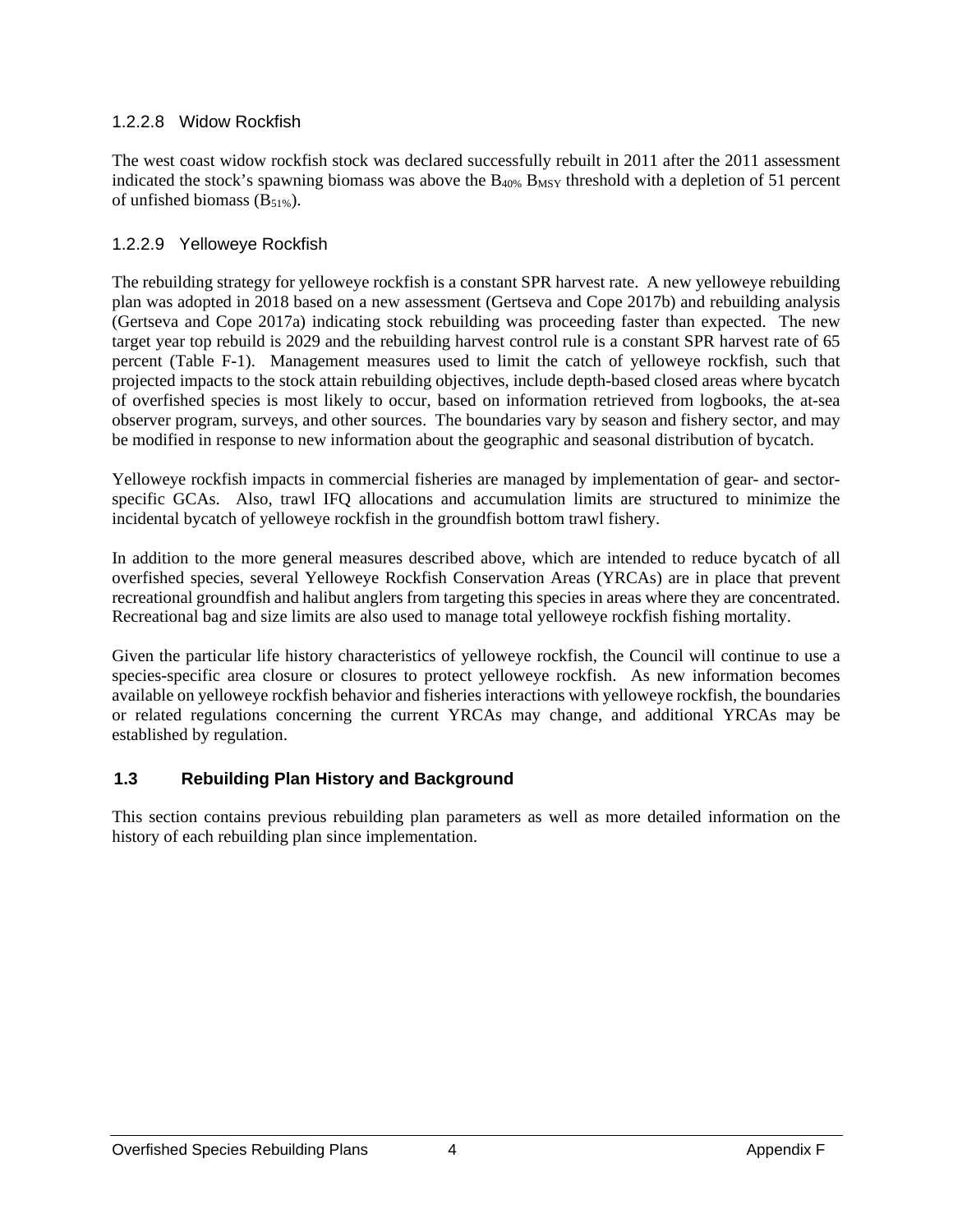## *1.3.1 Previous Rebuilding Plan Parameters*

<span id="page-4-0"></span>**Table F-2. Specified rebuilding plan parameters at the time of plan adoption under Amendments 16-2 and 16- 3.**

| <b>Species</b> | Year<br><b>Stock</b><br><b>Declared</b><br>Overfished | Year<br><b>Rebuilding</b><br>Plan<br><b>Adopted</b> | $\mathbf{B}_0$                           | <b>B</b> <sub>MSY</sub>                                     | <b>TMIN</b> | <b>TMAX</b> |     | PMAXTTARGET | <b>Harvest</b><br><b>Control</b><br>Rule |
|----------------|-------------------------------------------------------|-----------------------------------------------------|------------------------------------------|-------------------------------------------------------------|-------------|-------------|-----|-------------|------------------------------------------|
| Bocaccio a/    | 1999                                                  | 2004                                                | 13,387<br>$B$ eggs in<br>2003            | 5,355<br>B eggs                                             | 2018        | 2032        | 70% | 2023        | $F=0.0498$                               |
| Canary         | 2000                                                  | 2003                                                |                                          | 31,550 mt 12,620 mt                                         | 2057        | 2076        | 60% | 2074        | $F=0.022$                                |
| Cowcod         | 2000                                                  | 2004                                                | 3,367 mt                                 | 1,350 mt                                                    | 2062        | 2099        | 60% | 2090        | $F=0.009$                                |
| Darkblotched   | 2000                                                  | 2003                                                |                                          | 29,044 mt 11,618 mt                                         | 2014        | 2047        | 80% | 2030        | $F = 0.027$                              |
| Lingcod        | 1999                                                  | 2003                                                | 28,882 mt<br>N;<br>S                     | 9,153 mt<br>N:<br>$ 20,971 \text{ mt} 8,389 \text{ mt } S $ | 2007        | 2009        | 60% | 2009        | $F = 0.0531$<br>N;<br>$F=0.061$<br>S     |
| POP            | 1999                                                  | 2003                                                | 60,212<br>units of<br>spawning<br>output | 24,084<br>units of<br>spawning<br>output                    | 2012        | 2042        | 70% | 2027        | $F = 0.0082$                             |
| Widow b/       | 2001                                                  | 2004                                                | 43,580<br>M eggs                         | 17,432<br>M eggs                                            | 2026        | 2042        | 60% | 2038        | $F=0.0093$                               |
| Yelloweye      | 2002                                                  | 2004                                                | 3,875 mt                                 | 1,550 mt                                                    | 2027        | 2071        | 80% | 2058        | $F=0.0153$                               |

a/ Based on the STATc base model in MacCall (MacCall 2003b).

b/ Based on the Model 8 base model in He, *et al.* (He, *et al.* 2003b).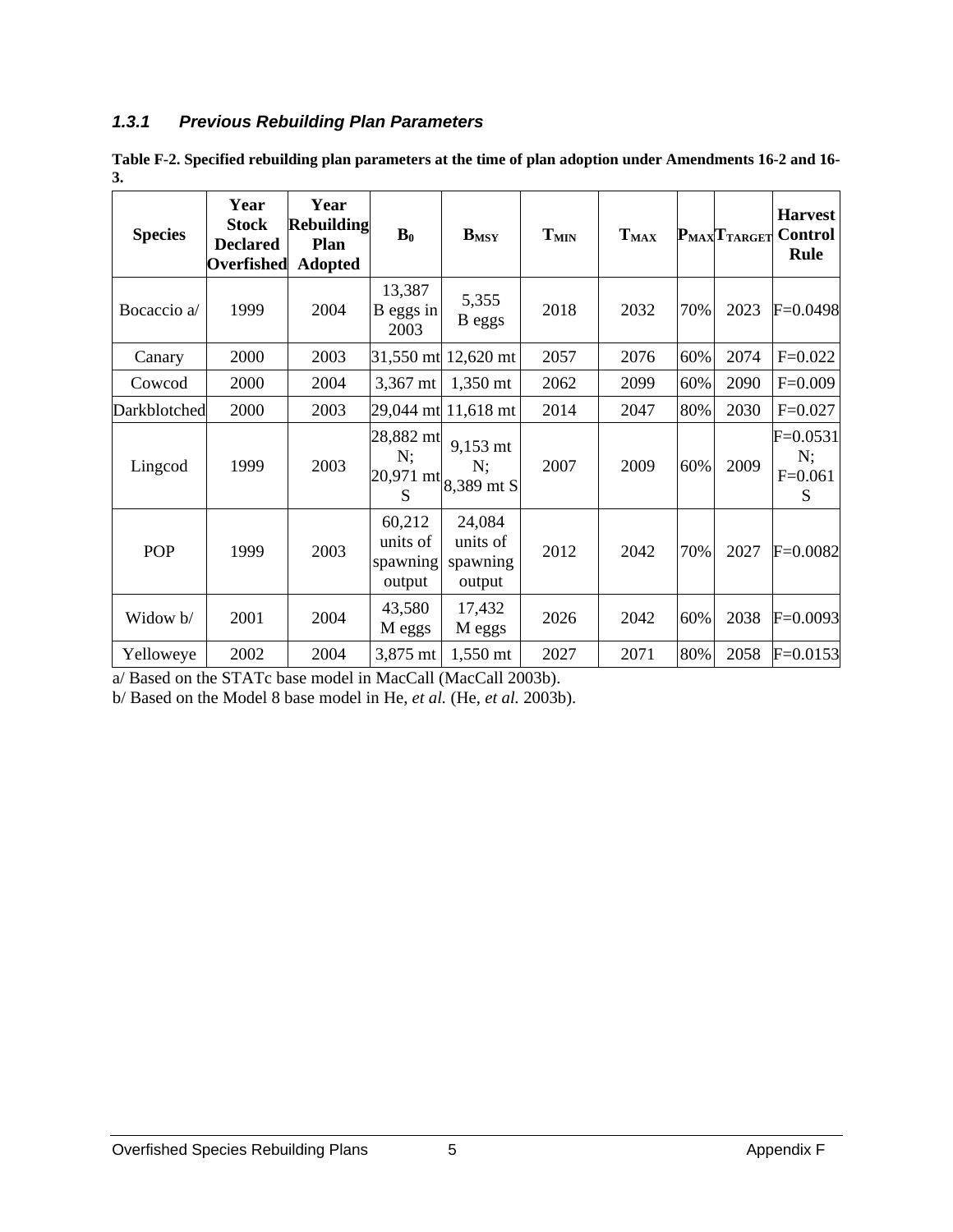| <b>Species</b> | $\mathbf{B}_0$                           | <b>BMSY</b>                           | T <sub>MIN</sub> a | T <sub>MAX</sub> | $T_{F=0} a$ / |       | PMAX TTARGET | <b>Harvest</b><br>Control<br>Rule<br>(SPR<br><b>Harvest</b><br>Rate) |
|----------------|------------------------------------------|---------------------------------------|--------------------|------------------|---------------|-------|--------------|----------------------------------------------------------------------|
| Bocaccio       | 13,402<br>B eggs in<br>2005              | 5,361<br>B eggs                       | 2018               | 2032             | 2021          | 77.7% | 2026         | 77.7%                                                                |
| Canary         | 34,155 mt                                | 13,662 mt                             | 2048               | 2071             | 2053          | 55.4% | 2063         | 88.7%                                                                |
| Cowcod         | 3,045 mt                                 | 1,218 mt                              | 2035               | 2074             | 2035          | 90.6% | 2039         | 90.0%                                                                |
| Darkblotched   | 26,650<br>M eggs                         | 10,660<br>M eggs                      | 2009               | 2033             | 2010          | 100%  | 2011         | 60.7%                                                                |
| POP            | 37,838<br>units of<br>spawning<br>output | 15,135 units<br>of spawning<br>output | 2015               | 2043             | 2015          | 92.9% | 2017         | 86.4%                                                                |
| Widow          | 49,678<br>M eggs                         | 19,871<br>M eggs                      | 2013               | 2033             | 2013          | 95.2% | 2015         | 95.0%                                                                |
| Yelloweye      | 3,322 mt                                 | 1,328 mt                              | 2046               | 2096             | 2048          | 80%   | 2084         | 71.9%<br>b/                                                          |

<span id="page-5-0"></span>**Table F-3. Specified rebuilding plan parameters revised under Amendment 16-4.**

 $a/T_{MIN}$  is the shortest time to rebuild from the onset of the rebuilding plan or from the first year of a rebuilding plan, which is usually the year after the stock was declared overfished. The shortest possible time to rebuild the stocks with rebuilding plans under consideration in Amendment 16-4 is  $T_{F=0}$ , which is the median time to rebuild the stock if all fishing-related mortality were eliminated beginning in 2007.

b/ The yelloweye rebuilding plan specified a harvest rate ramp-down strategy before resuming a constant harvest rate in 2011. F71.9% was the constant harvest rate beginning in 2011.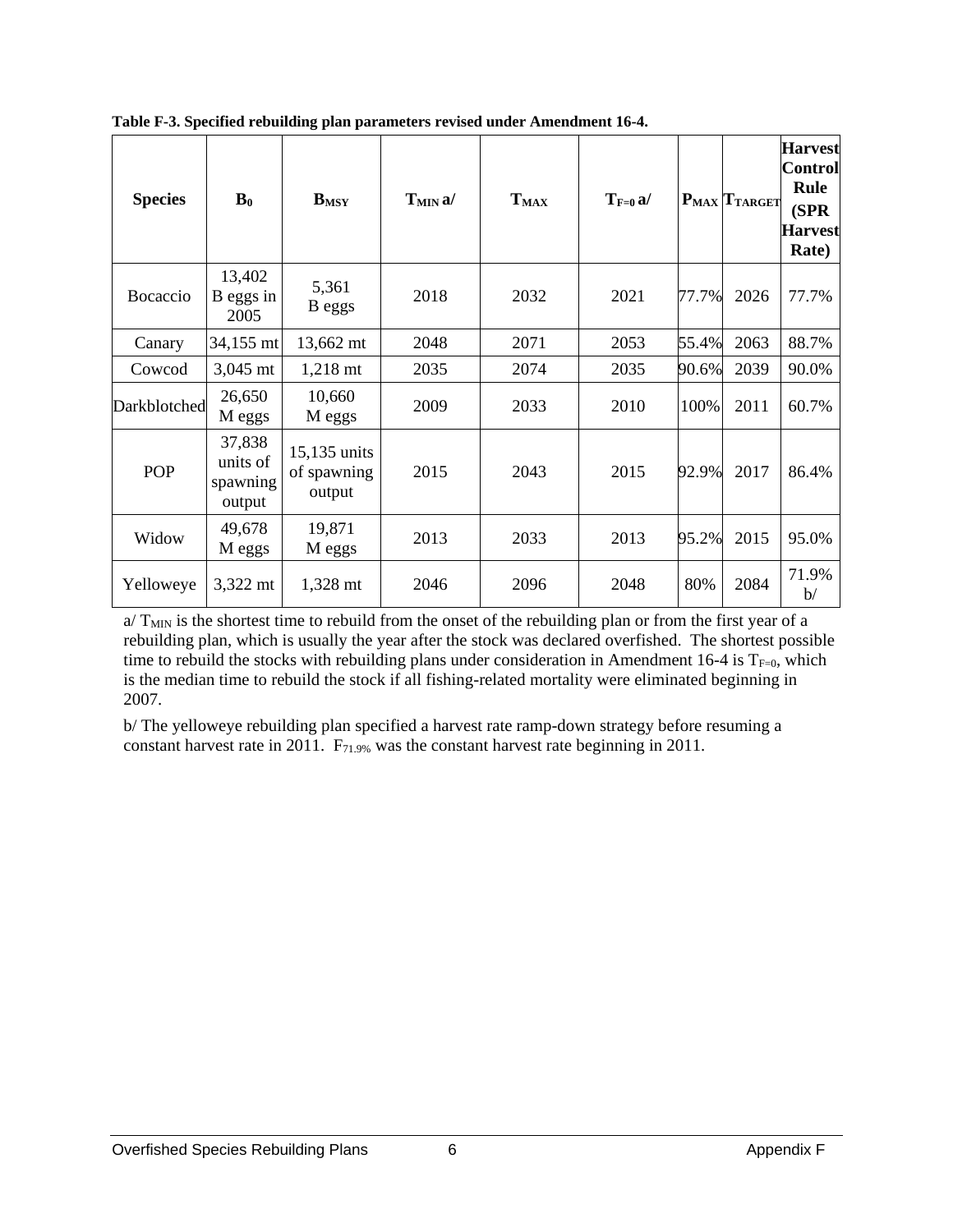| <b>Species</b>   | $\mathbf{B}_0$  | $B_{MSY}$       | T <sub>MIN</sub> | $T_{F=0}$ | T <sub>MAX</sub> | <b>TTARGET</b> | 2013<br>Annual<br>Catch<br>Limit<br>(ACL) | <b>Harvest</b><br><b>Control</b><br>Rule<br>Specification |
|------------------|-----------------|-----------------|------------------|-----------|------------------|----------------|-------------------------------------------|-----------------------------------------------------------|
| <b>B</b> ocaccio | 7,946<br>B eggs | 3,178<br>B eggs | 2018             | 2018      | 2031             | 2022           | 320 mt                                    | SPR 77.7%                                                 |
| Canary           | 25,993<br>mt    | 10,397<br>mt    | 2024             | 2024      | 2050             | 2030           | $116 \text{ mt}$                          | SPR 88.7%                                                 |
| Cowcod           | 2,183<br>mt     | 873<br>mt       | 2059             | 2060      | 2097             | 2068           | 3 <sub>mt</sub>                           | SPR 82.7%                                                 |
| Darkblotched     | 32,800<br>mt    | 13,112<br>mt    | 2012             | 2016      | 2037             | 2025           | 317 mt                                    | SPR 64.9%                                                 |
| POP              | 37,780<br>mt    | 15,112<br>mt    | 2017             | 2018      | 2071             | 2051           | $150$ mt                                  | SPR 86.4%                                                 |
| Petrale sole     | 25,334<br>mt    | 6,334<br>mt     | 2014             | 2014      | 2021             | 2016           | 2,592<br>mt                               | 25-5 Rule                                                 |
| Yelloweye        | 994<br>M eggs   | 389<br>M eggs   | 2044             | 2047      | 2083             | 2074           | 18 <sub>mt</sub>                          | SPR 76%                                                   |

**Table F-4. Specified rebuilding plan parameters revised under Amendment 16-5.**

## *1.3.2 Rebuilding Plan Background*

#### 1.3.2.1 Yelloweye Rockfish

#### **Status of the Yelloweye Rockfish Stock and Fisheries Affected by Stock Rebuilding Measures at the Time of Rebuilding Plan Adoption (April 2004)**

Yelloweye rockfish are common from Central California northward to the Gulf of Alaska. They are bottomdwelling, generally solitary, rocky reef fish, found either on or just over reefs (Eschmeyer, *et al.* 1983; Love 1991; Miller and Lea 1972; O'Connell and Funk 1986). Boulder areas in deep water (>180 m) are the most densely populated habitat type, and juveniles prefer shallow-zone broken-rock habitat (O'Connell and Carlile 1993). They also reportedly occur around steep cliffs and offshore pinnacles (Rosenthal, *et al.* 1982). The presence of refuge spaces is an important factor affecting their occurrence (O'Connell and Carlile 1993). Yelloweye rockfish are potentially caught in a range of both commercial and recreational fisheries. Because of their preference for rocky habitat, they are more vulnerable to hook-and-line gear.

The first ever yelloweye rockfish stock assessment was conducted in 2001 (Wallace 2002). This assessment incorporated two area assessments: one from Northern California using CPUE indices constructed from Marine Recreational Fisheries Statistical Survey (MRFSS) sample data and California Department of Fish and Game (CDFG) data collected onboard commercial passenger fishing vessels, and the other from Oregon using Oregon Department of Fish and Wildlife (ODFW) sampling data. The assessment concluded current yelloweye rockfish stock biomass is about 7 percent of unexploited biomass in Northern California and 13 percent of unexploited biomass in Oregon. The assessment revealed a 30-year declining biomass trend in both areas with the last above average recruitment occurring in the late 1980s. The assessment's conclusion that yelloweye rockfish biomass was well below the 25 percent of unexploited biomass threshold for overfished stocks led to this stock being separated from the rockfish complexes in which it was previously listed. Until 2002, when yelloweye rockfish were declared overfished, they were listed in the remaining rockfish complex on the shelf in the Vancouver, Columbia, and Eureka management areas and the "other rockfish" complex on the shelf in the Monterey and Conception areas. As with the other overfished stocks,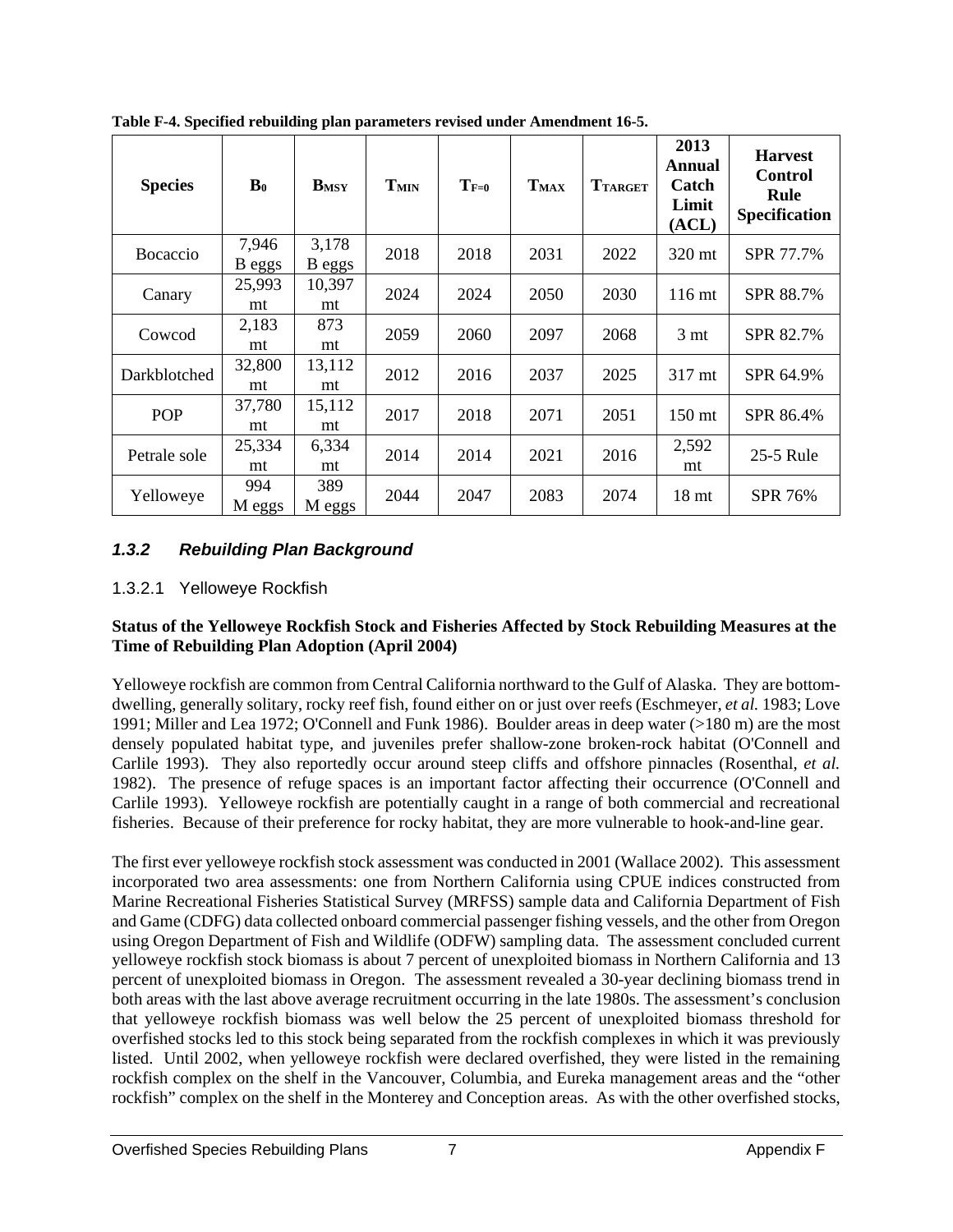yelloweye rockfish harvest is now tracked separately.

In June 2002 the SSC recommended that managers should conduct a new assessment incorporating Washington catch and age data. This recommendation was based on evidence that the biomass distribution of yelloweye rockfish on the west coast was centered in waters off Washington and that useable data from Washington were available. Based on that testimony, the Council recommended completing a new assessment in the summer of 2002, before a final decision was made on 2003 management measures. Methot et al. (Methot and Piner 2002b) did the assessment, which was reviewed by a STAR Panel in August 2002. The assessment result was much more optimistic than the one prepared by Wallace (Wallace 2002), largely due to the incorporation of Washington fishery data. While the overfished status of the stock was confirmed (24 percent of unfished biomass), Methot et al. (Methot and Piner 2002b) provided evidence of higher stock productivity than originally assumed. The assessment also treated the stock as a coastwide assemblage. This assessment was reviewed and approved by the SSC and the Council at the September 2002 Council meeting. Methot and Piner (2002) prepared a rebuilding analysis based on this assessment.

The Council adopted a rebuilding plan for yelloweye rockfish at its April 2004 meeting, as described by the parameter values listed in [Table F-2.](#page-4-0) These values are based on a rebuilding analysis conducted by Methot and Piner (Methot and Piner 2002a).

Amendment 16-4, adopted by the Council at its June 2006 meeting, revised the rebuilding parameters for yelloweye rockfish, as listed in [Table F-3.](#page-5-0) These values are based on a rebuilding analysis conducted by Tsou and Wallace (2006) which had determined that the yelloweye rockfish stock was at 17.7 percent of its unfished level in 2006.

Because yelloweye rockfish prefer rocky reef habitat on the continental shelf, they are most vulnerable to recreational and commercial fixed gear fisheries. In the past, the groundfish trawl sector has accounted for a large proportion of the catch: from 1990 to 1997, trawlers took an average of 46 percent of the catch coastwide (although most catches occur in Washington and Oregon waters). (This discussion is based on data in the table on page 3 of Methot, *et al.* 2003). Trip limit reductions after 1997 and the imposition of restrictions on large footrope trawl gear in 2000 have substantially diminished the amount of yelloweye rockfish caught by the trawl sector. (Large footrope gear had made it possible for trawlers to access the rocky habitat where yelloweye live.) Trawl vessels accounted for only 14 percent of the catch on average from 1998 to 2001. Commercial fixed gear catches have also taken a significant share of the catch, 38 percent in the years 1990-1997. However, the implementation of the non-trawl RCA, which encloses much yelloweye habitat, has resulted in their share falling also. Open access directed groundfish fisheries and the Pacific halibut longline fleet also catch small amounts of yelloweye rockfish. Recreational catches have become more significant with the reduction in commercial catches. Comparing the 1990-1997 and 1998- 2001 periods, their share of the total coastwide catch almost doubled to 30 percent, although actual average catches declined slightly. Most recreational catches occur in Washington State waters.

#### **Methods Used to Calculate Stock Rebuilding Parameters**

The methods used in the rebuilding analysis (Methot and Piner 2002a) upon which the original rebuilding plan was based, and those used for the rebuilding plan revision under Amendment 16-4 (Tsou and Wallace 2006), do not differ substantially from the approach described in Section 4.6.2.

## Rebuilding Parameter Values at the Time of Rebuilding Plan Adoption

[Table F-2](#page-4-0) lists the numerical values for  $B_0$ ,  $B_{MSY}$ ,  $T_{MIN}$ ,  $T_{MAX}$ ,  $P_{MAX}$ ,  $T_{TARGE}$ , and F. The values of  $B_0$ , B<sub>MSY</sub>, T<sub>MIN</sub>, and T<sub>MAX</sub> are derived from the rebuilding analysis used in formulating the rebuilding plan (Methot and Piner 2002a). The Council chose a value of 80 percent for  $P_{MAX}$ , based on a harvest control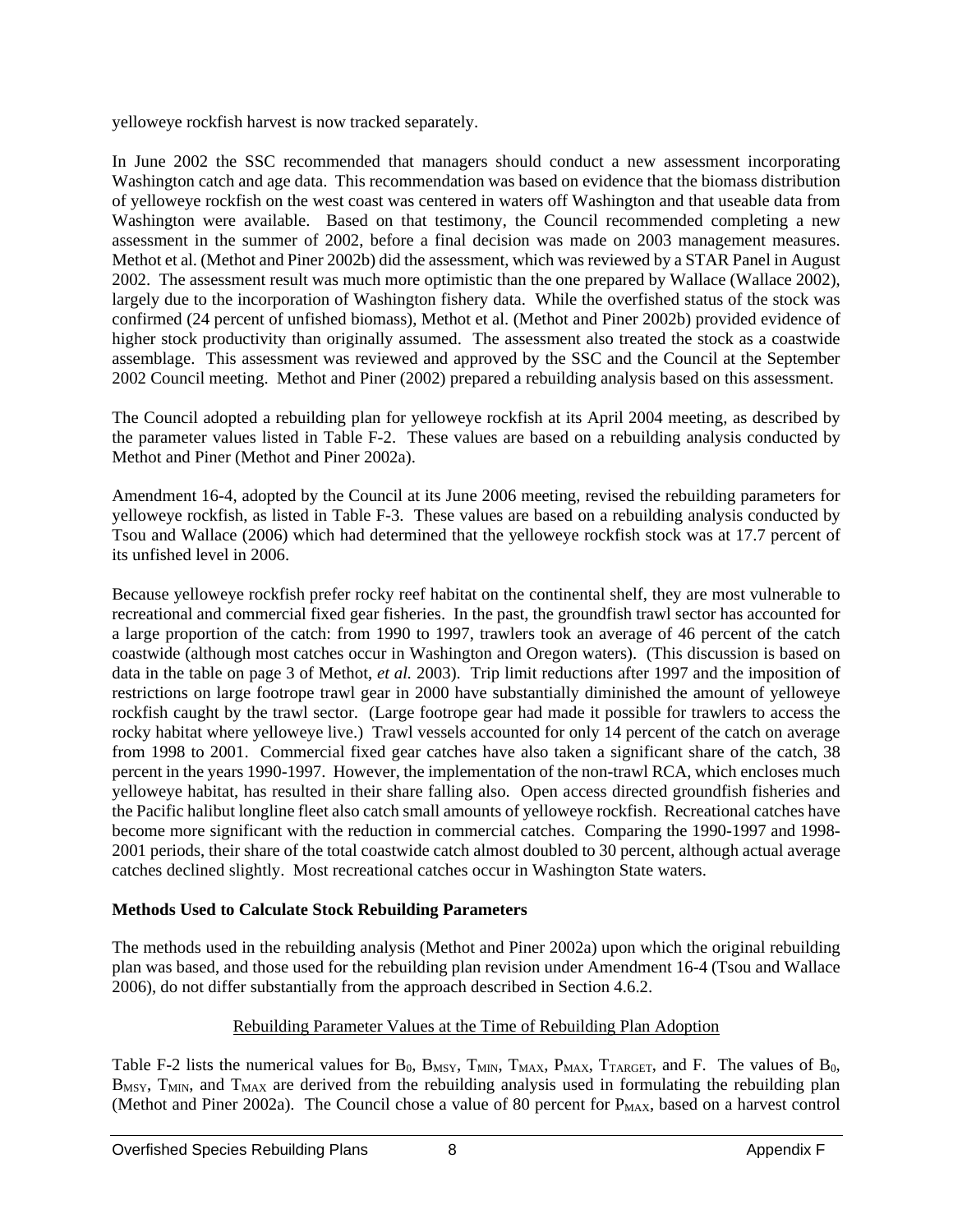rule of  $F = 0.0153$ . This results in a target year of 2058.

#### Rebuilding Parameter Values from the Amendment 16-4 Rebuilding Plan Update

[Table F-3](#page-5-0) lists the numerical values for  $B_0$ ,  $B_{MSY}$ ,  $T_{MIN}$ ,  $T_{MAX}$ ,  $T_{F=0}$ ,  $P_{MAX}$ ,  $T_{TARGET}$  and an SPR harvest rate. The values of  $B_0$ ,  $B_{MSY}$ ,  $T_{MIN}$ ,  $T_{F=0}$ , and  $T_{MAX}$  are derived from the rebuilding analysis used in formulating the rebuilding plan (Tsou and Wallace 2006). The Council chose a target rebuilding year of 2084.

#### **Yelloweye Rockfish Fishing Communities**

Amendment 16-4 revised the Council's approach to rebuilding plans, requiring an analysis of the needs of fishing communities in relation to overfished species rebuilding times, in addition to the traditional analysis of rebuilding times in relation to the status and biology of the stock. For Amendment 16-4 and the 2007- 2008 fisheries, fishing community needs are described and analyzed in an EIS (PFMC 2006). Chapter 7 of that EIS discusses the communities that make up the socio-economic environment of the Pacific Coast groundfish fisheries. In general, yelloweye rockfish is a site-loyal continental shelf species that is most frequently taken in recreational and commercial hook-and-line fisheries north of 40°10' N. latitude. Measures to rebuild yelloweye rockfish by eliminating its directed harvest and preventing its incidental catch affect all hook-and-line groundfish fishing off the northern U.S. west coast.

#### **Yelloweye Rockfish Rebuilding Strategy**

As shown in [Table F-2,](#page-4-0) at the inception of the rebuilding plan the harvest control rule for canary rockfish was a fishing mortality rate of 0.0153. Based on the 2002 rebuilding analysis (Methot and Piner 2002), this harvest rate is likely to rebuild the stock by the target year of 2058. This value is likely to change over time as stock size and structure changes. Any updated value will be published in Federal groundfish regulations. The fishing mortality rate is applied to the exploitable biomass estimate to determine the OY for a given fishing period.

Management measures are implemented through the biennial harvest specification and management process described in Chapter 5. The types of management measures that may be implemented through this process are described in Chapter 6. In 2004, at the time of rebuilding plan adoption, measures intended to limit bycatch of overfished species included prohibiting retention of certain overfished species during some parts of the year, reducing landing limits (cumulative trip limits) on co-occurring species, establishing extensive time/area closures, and restricting the use of trawl nets equipped with large footropes. (By using large footropes with heavy roller gear, bottom trawlers can access rocky habitat on the continental shelf. This is the preferred habitat for some overfished species.)

Beginning in 2002, time/area closures known as GCAs came into use as a way of decreasing bycatch of overfished species. GCAs enclose depth ranges where bycatch of overfished species is most likely to occur, based on information retrieved from logbooks and the at-sea observer program. The boundaries vary by season and fishery sector, and may be modified in response to new information about the geographic and seasonal distribution of bycatch.

In addition to the more general measures described above, which are intended to reduce bycatch of all overfished species, the Yelloweye Rockfish Conservation Area (YRCA), a C-shaped closed area off the Washington coast, near Cape Flattery, prevents recreational groundfish and halibut anglers from targeting this species in an area where they are concentrated. Recreational bag and size limits are also used to manage total yelloweye rockfish fishing mortality.

Given the particular life history characteristics of yelloweye rockfish, the Council will continue to use a